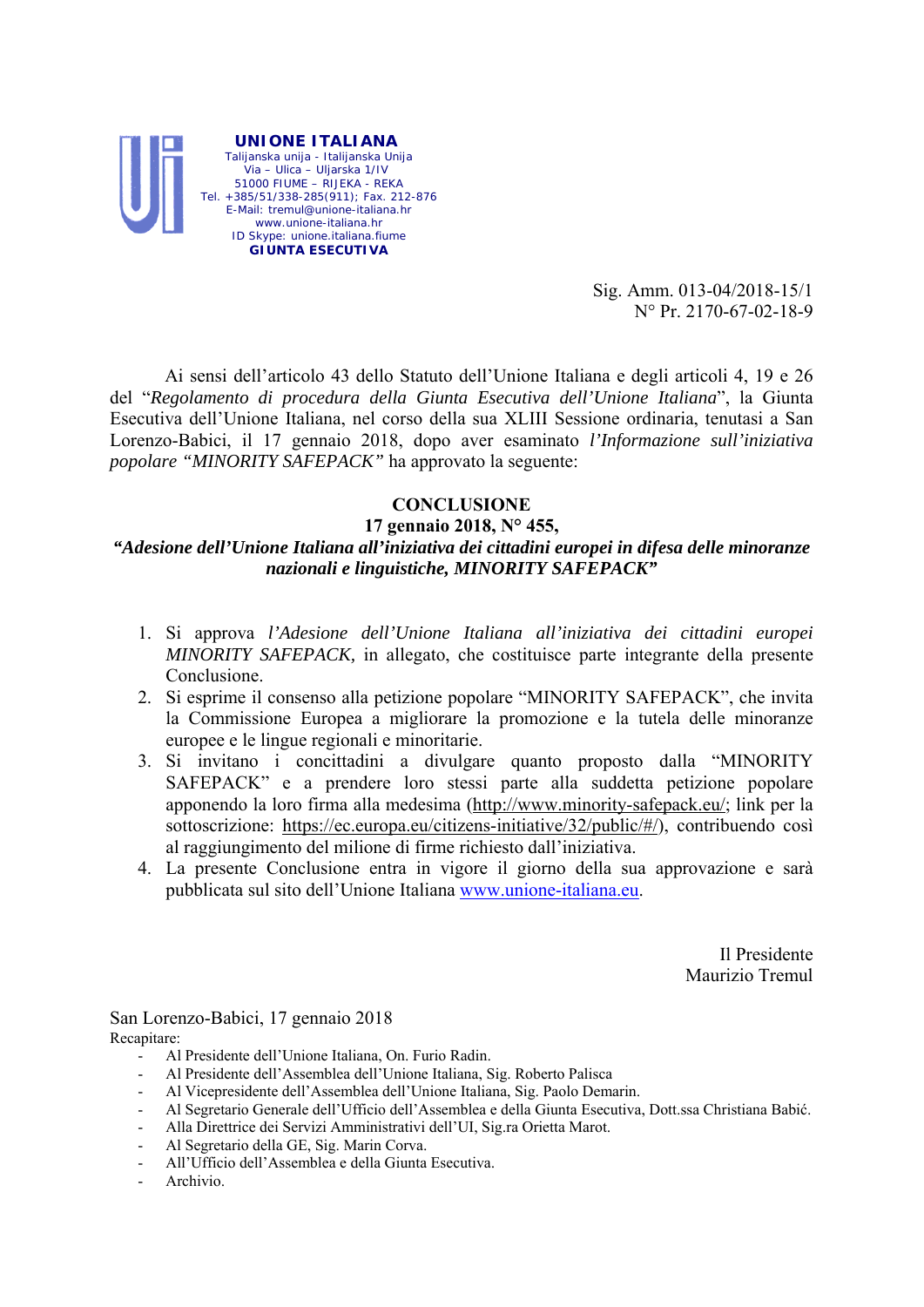## **MOTIVAZIONE**

#### **Iniziativa popolare in difesa delle minoranze nazionali e linguistiche "MINORITY SAFEPACK"**

Considerato l'intento di invitare la Commissione Europea a migliorare la protezione delle persone appartenenti a minoranze nazionali e linguistiche, e a rafforzare la diversità culturale e linguistica nell'Unione Europea, l'Unione Italiana propone l'adesione all'iniziativa popolare "MINORITY SAFEPACK", con la speranza che l'obiettivo del milione di firme, che la stessa si propone di raggiungere, venga raggiunto il prima possibile anche grazie al contributo dei propri connazionali.

Tale iniziativa contiene delle proposte volte a migliorare la situazione delle minoranze in Europa, e prevede gli strumenti necessari a tale fine, articolati in sei diversi macro-ambiti: lingua, formazione e cultura; politica regionale; partecipazione; equiparazione; servizi media audiovisivi e altri contenuti mediali; sostegno alle minoranze.

Per ulteriori informazioni si veda in allegato l'opuscolo illustrativo in pdf in lingua inglese della suddetta iniziativa.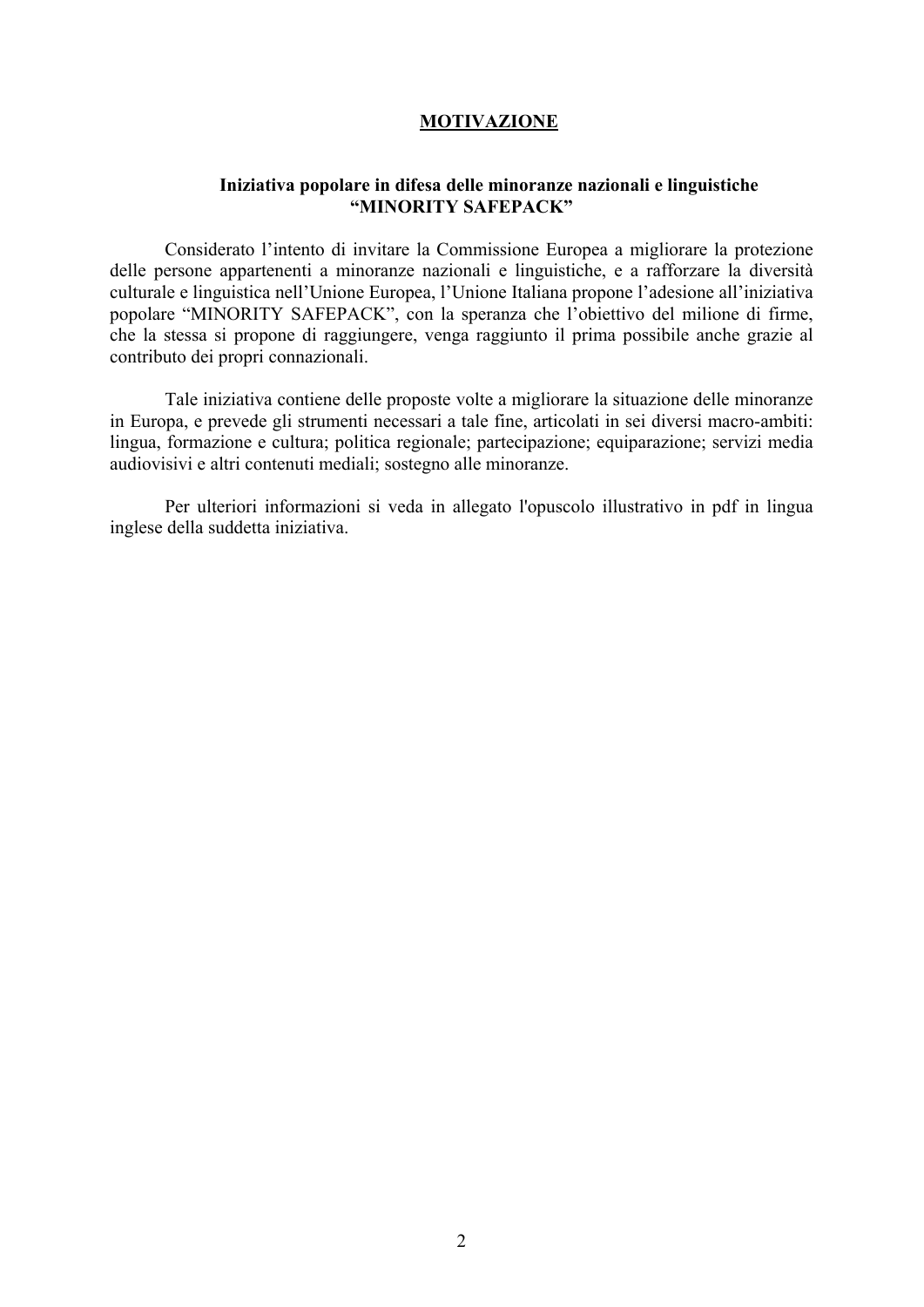

# MINORITY **SAFEPACK** INITIATIVE

YOU ARE NOT ALONE. ONE MILLION SIGNATURES FOR DIVERSITY IN EUROPE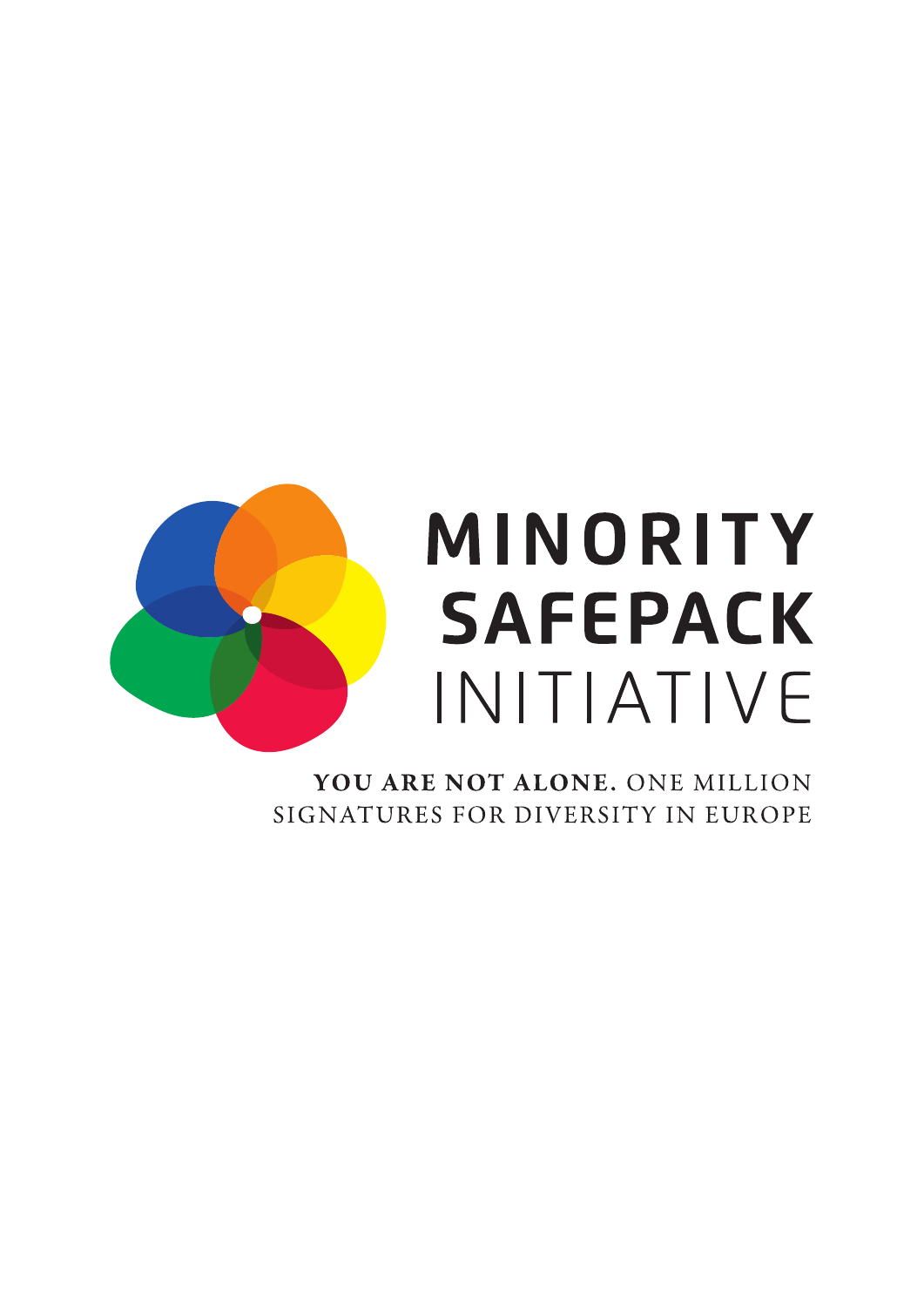

# **MINORITY SAFEPACK**

Minority SafePack – one million signatures for diversity in Europe

We call upon the EU to improve the protection of persons belonging to national and linguistic minorities and strengthen cultural and linguistic diversity in the Union.

We call upon the EU to adopt a set of legal acts to improve the protection of persons belonging to national and linguistic minorities and strengthen cultural and linguistic diversity in the Union. It shall include policy actions in the areas of regional and minority languages, education and culture, regional policy, participation, equality, audiovisual and other media content, and also regional (state) support.

1 A national minority / ethnic group should be understood as a community,

<sup>1</sup> that is resident in an area of a state territory or scattered around a state territory,

<sup>2</sup> that is of smaller number than the rest of the state population

<sup>3</sup> the members of which are citizens of that state,

<sup>4</sup> the members of which have been resident in the area in question for generations,

<sup>5</sup> that is distinguishable from the state's other citizens by reason of their ethnic, linguistic or cultural characteristics, and who wish to preserve these characteristics.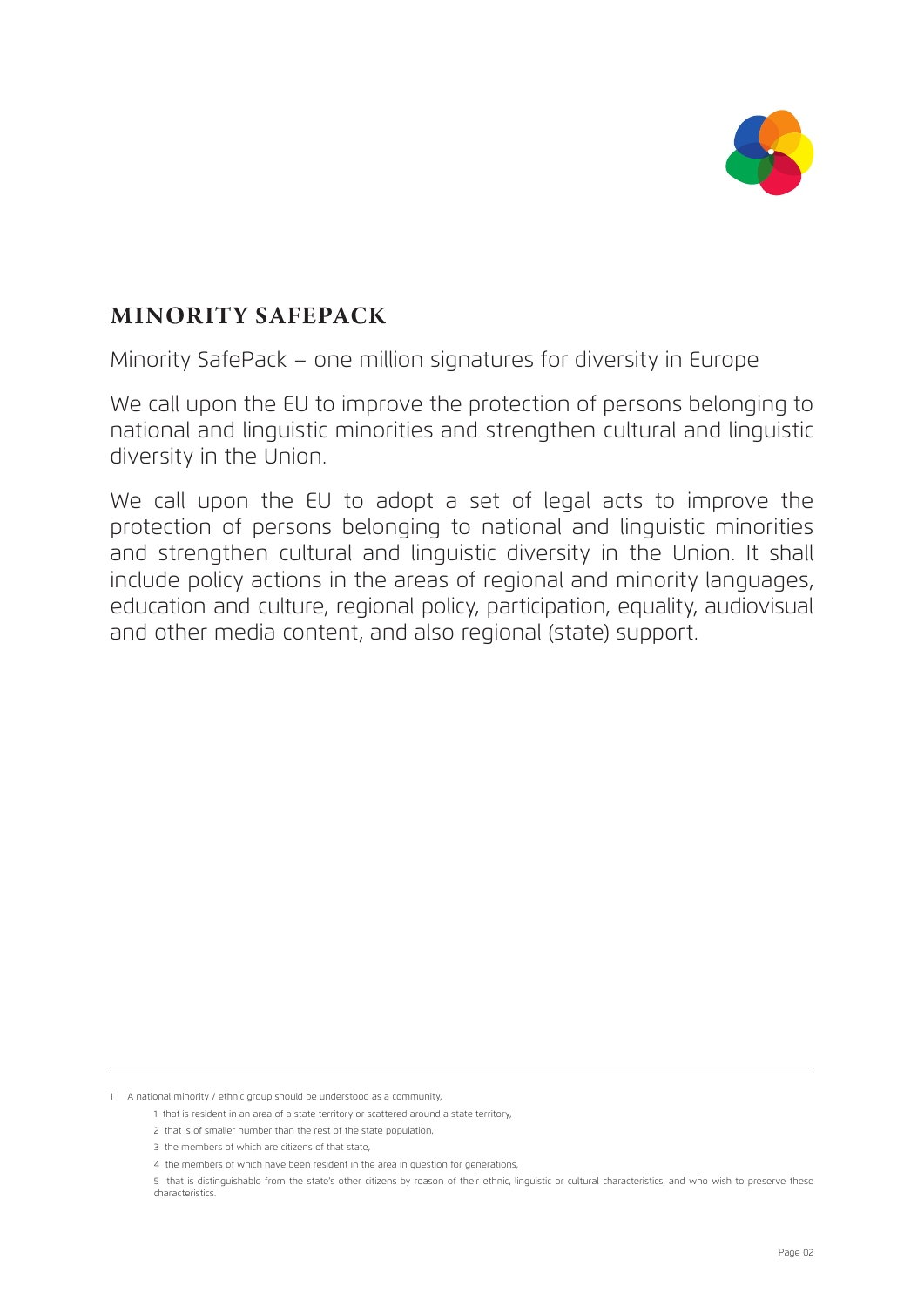

## **1. MINORITY PROTECTION AND THE EUROPEAN UNION**

The motto of the European Union is "In varietate concordia – United in diversity". According to the Treaties, "the Union is founded on the values of respect for human dignity, freedom, democracy, equality, the rule of law and respect for human rights, including the rights of persons belonging to minorities. These values are common to the Member States in a society in which pluralism, non-discrimination, tolerance, justice, solidarity and equality between women and men prevail."2

These shared values in the EU, however, do not prevent discrimination occurring. They do not prevent infringements upon the rights of persons belonging to minorities. Nor do they prevent a detrimental impact on their languages and cultures. Persons belonging to national minorities should be protected primarily by the Member States in which they live, but "In the process of creating an ever closer union among the peoples of Europe<sup>"3</sup>, the European Union is increasingly responsible for legislation, policies and activities that affect persons belonging to national minorities and regional or minority languages, and therefore the Union has an important role of its own to play.

The Union has recognised this, and enacted legislation to "combat social exclusion and discrimination, promote social justice and protection". It has also pledged to "respect its rich cultural and linguistic diversity, and [...] ensure that Europe's cultural heritage is safeguarded and enhanced [...]".<sup>4</sup>

As is written in the Treaties, "in defining and implementing its policies and activities, the Union shall take into account [...] the fight against social exclusion, a high level of education [...] and shall aim to combat discrimination based on [...] racial or ethnic origin, religion or belief [...]."5

Sharing best practices amongst the Member States and the use of benchmarks has been a successful principle in the European Union.<sup>6</sup> In the field of the protection of persons belonging to national and linguistic minorities and the promotion of cultural and linguistic diversity, Member States can learn a lot from one another, and the Union can play a facilitating role.

When a country wants to become a Member State of the European Union it is obliged to adhere to the values of the Union (Copenhagen Criteria).<sup>7</sup> One of these criteria in the accession process is the respect for and protection of minorities. Because of these criteria, many new Member States in central Europe have enacted advanced models to protect their national minorities. This is wise policy, because where minorities are satisfied and have the feeling that they are taken seriously this will lead to stability. If they are not, tension will rise, which may lead to internal conflict and instability. Once a state has entered the Union, however, this lever no longer works, and we have seen some worrying developments in recent years.

5 Articles 9 TFEU and 10 TFEU.

<sup>2</sup> Article 2 TEU.

<sup>3</sup> Article 1 TEU.

<sup>4</sup> Article 3(3) TEU.

<sup>6</sup> e.g. through the Open Method of Coordination: European Governance – a White paper, COM(2001) 428 final, 25 July 2001, p. 21.

<sup>7</sup> Copenhagen Criteria, European Council in Copenhagen 21-22 June 1993, Conclusions of the Presidency, SN 180/1/93 REV 1 and 49 TEU in conjunction with 2 TEU.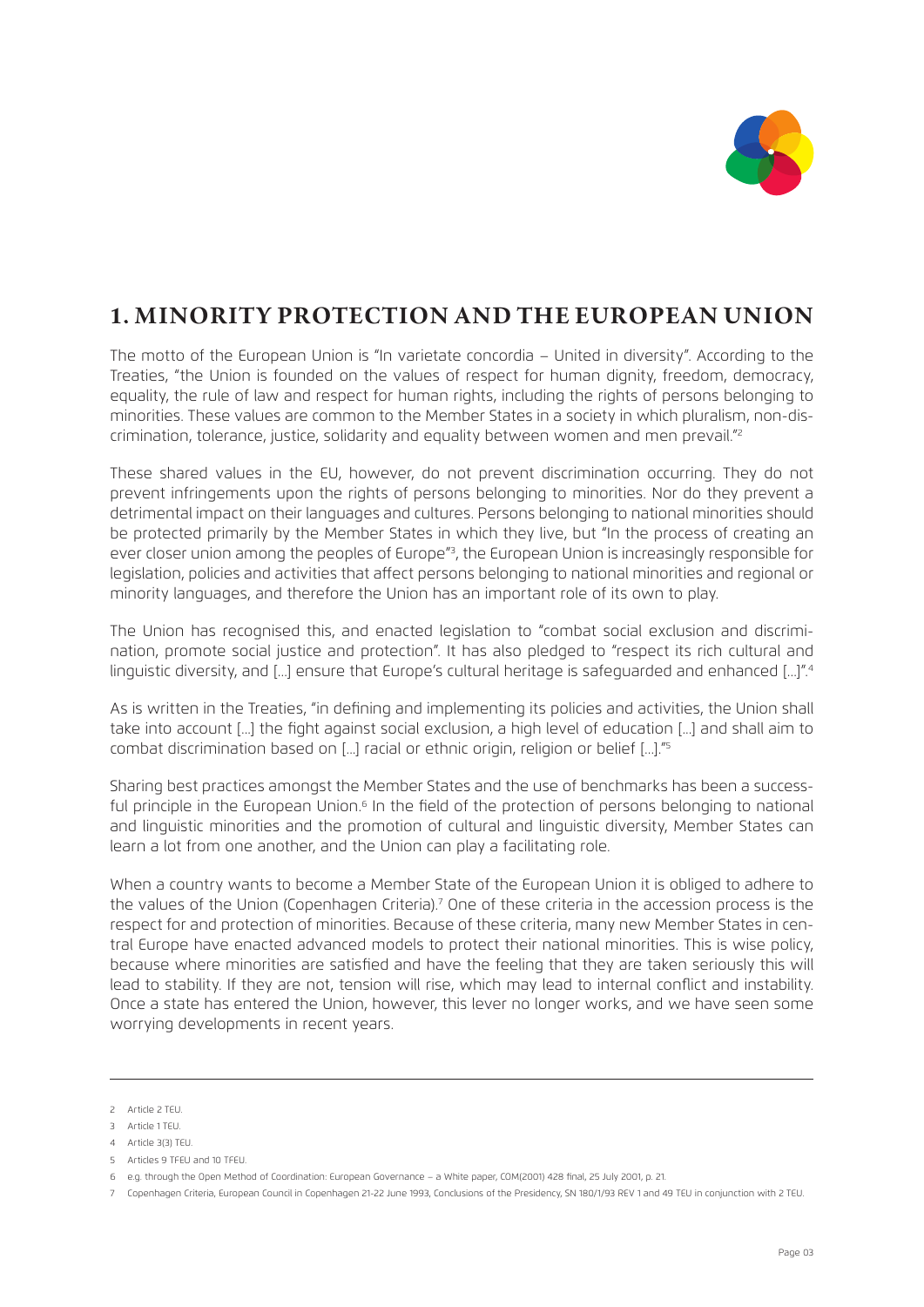

To fulfil the Treaty obligations, the Commission has introduced extensive measures to assess, monitor and evaluate the (expected) impact of its actions. Through its Impact Assessment the Commission assesses the potential economic, social and environmental consequences that its initiatives may have, including the impacts on fundamental / human rights and on vulnerable groups, including national minorities.<sup>8</sup> We think that this process can be improved with increased participation of persons belonging to national minorities. We also welcome the new multiannual framework 2013- 2017 for the Fundamental Rights Agency, which rectifies the omission in the former period, and now also includes discrimination based on membership of a national minority within its thematic areas.

In the specific area of the Roma minorities in Europe, the largest and most excluded group of minorities in Europe, major steps have been taken in the last few years.<sup>9</sup> In years to come we will see how successful the national Roma integration strategies are in practice. The situation is however not favourable, with an economic crisis in Europe, and extremist movements on the rise.

Despite all these efforts on the part of the Commission and the other European institutions, there are still significant gaps in minority protection in Europe, discrimination and social exclusion of persons belonging to minorities is widespread, and most of the regional and minority languages are endangered. The Commission sometimes seems hesitant to speak out when the rights of persons belonging to national minorities are breached. We think, however, that the Commission should act earlier once it identifies a clear risk of a serious breach of the fundamental values of the European Union in a Member State<sup>10</sup>

We believe the European Commission must do more than it does now, and therefore our European Citizens' Initiative proposes the Minority SafePack, which is a package of measures to protect persons belonging to national minorities and to take action to ensure that the treasure of our rich European cultural heritage is safeguarded and enhanced, respecting Europe's cultural and linguistic diversity. It also contains some measures to improve the participation of persons belonging to national minorities in the decision making process, and thereby the democratic legitimacy of EU policies and legislation.

<sup>8</sup> Communication on Impact Assessment, COM(2002) 276 final, 05/06/2002; Operational Guidance on taking account of Fundamental Rights in Commission Impact Assessments, SEC(2011) 567 final, 06/05/2011.

<sup>9</sup> An EU Framework for National Roma Integration Strategies up to 2020, COM(2011) 173 final.

<sup>10</sup> Communication on Article 7 of the Treaty on European Union. Respect for and promotion of the values on which the Union is based, COM(2003) 606 final. Art. 7 TEU allows the Commission to identify potential risks in the Member States to fundamental values of the Union. The Commission intends to exercise its rights in full and with a clear awareness of its responsibilities.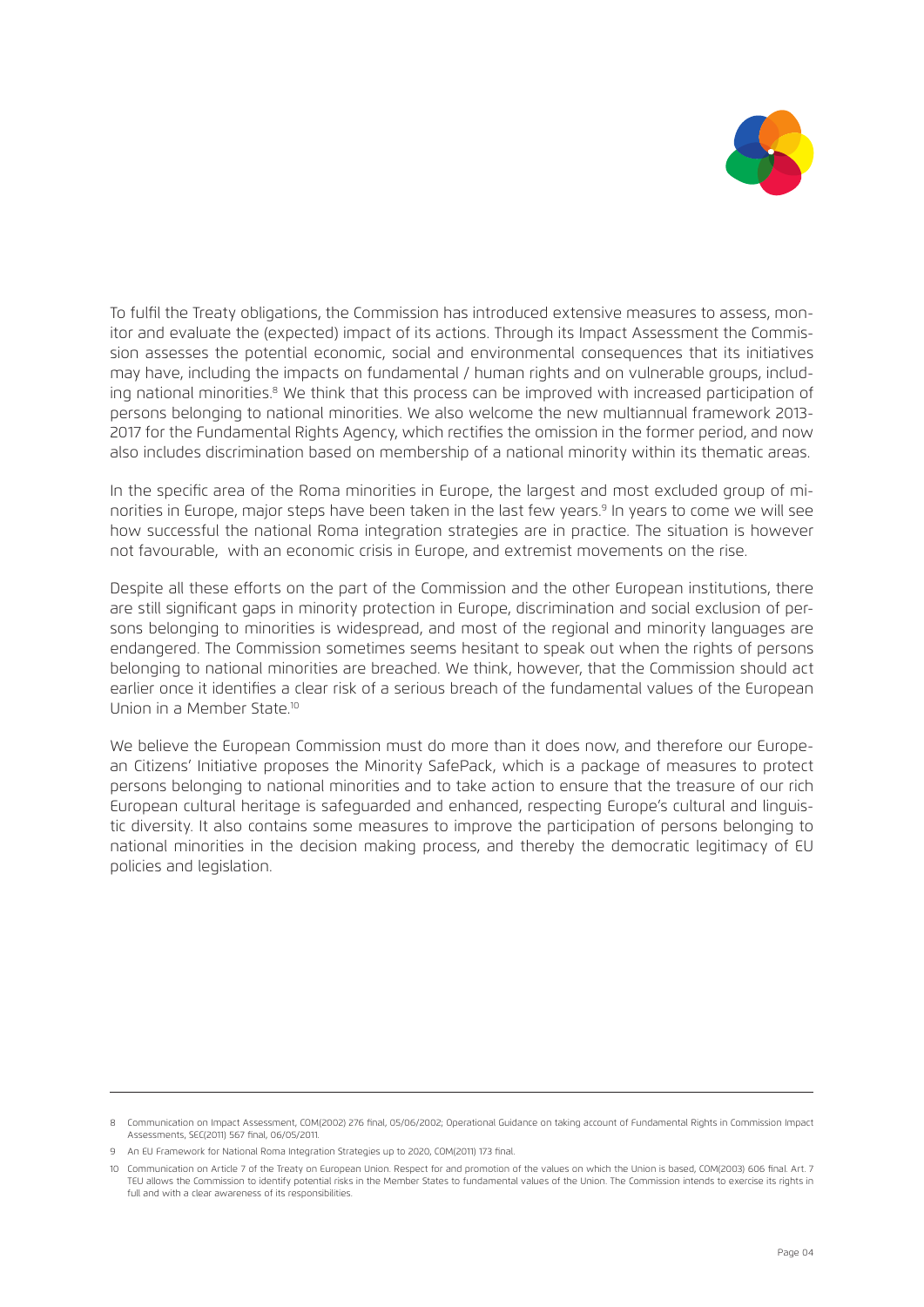

# **2. LANGUAGE, EDUCATION & CULTURE**

In the field of education, training, youth and culture, the European Union has the competence to take action to support, coordinate or supplement the activities of the Member States.<sup>11</sup> Europe's cultural richness lies in its depth of linguistic and cultural diversity, and its people. The Union and the Member States should create favourable conditions for linguistic and cultural diversity to thrive.<sup>12</sup>

#### **2.1 EU-Recommendation for the protection and promotion of cultural and linguistic diversity in the Union**

The European Union has to be an area where respect for ethnic, cultural and linguistic diversity prevails, and where people do not feel excluded in any way. The Union should prevent marginalisation of certain communities. Current linguistic and cultural policies tend to favour some official languages of the Member States. We are of the opinion that action is needed to make sure that the statement that all languages are equal becomes reality.

The EU needs to adopt a systematic approach to its language and culture policy. It should learn from best practices from all around Europe, and also make use of the knowledge that has been gathered by the specialised bodies of the Council of Europe.<sup>13</sup>

In the Recommendation, the EU shall define best ways to protect and promote cultural and linguistic diversity, in particular for the protection of the use of regional and minority languages in the areas of public administration, public services, education, culture, in the judiciary, media, health care, commerce and consumer protection (including labelling).

The Recommendation shall present and propose best solutions on how the extinction of languages and cultures in Europe can be halted or reversed, and on what the best methods are for language planning.14 It shall be comprehensive and inclusive, and take account of the true extent of linguistic diversity and language learning in Europe, and the beneficial role of multilingual individuals for Europe.

Legal basis: Article 167(5) 2<sup>nd</sup> indent TFEU and Article 165(4) 2<sup>nd</sup> indent TFEU Instrument: (Council) Recommendation

<sup>11</sup> Articles 165-167 TFEU.12 Article

<sup>22</sup> Charter of Fundamental Rights of the European Union: "The Union shall respect cultural, religious and linguistic diversity." Article 3(3) TEU: "It shall respect its rich cultural and linguistic diversity, and shall ensure that Europe's cultural heritage is safeguarded and enhanced."

<sup>13</sup> Notably, the secretariats of the Charter for Regional or Minority Languages, the Framework Convention for the Protection of National Minorities and the European Centre for Modern Languages.

<sup>14</sup> Language planning means to develop policies for the structure, function and acquisition of languages within a region or a community.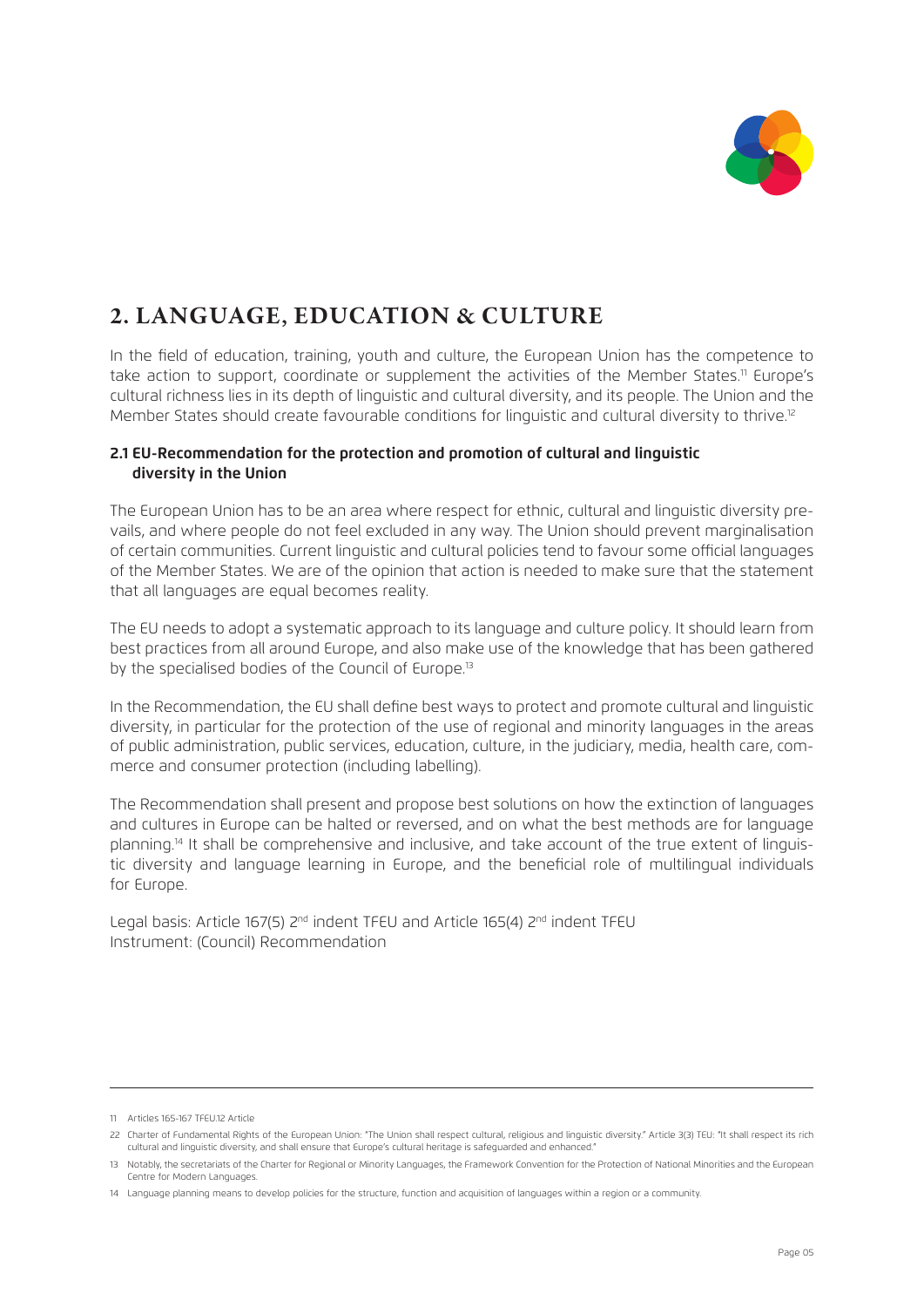

#### **2.2 Adjust funding programmes so that they become accessible for small regional and minority language communities**

The existing funding programmes in the fields of education, culture, media and youth and their mainstreaming approach are too complex and too burdensome for small cultural and language communities. Furthermore, there are still criteria in the current programmes that exclude minority languages, as for example in the Culture Programme.<sup>15</sup>

Criteria that exclude regional and minority languages from the EU funding programmes should be abolished in the new programme generations for education, training, youth and culture, such as the new Erasmus for All and Creative Europe programmes.

In addition, the new generation of programmes should include a strand for endangered languages. This strand should have lower thresholds and simplified administrative procedures tailored to the size of the grant, which will allow small NGOs from these communities to make use of these funding schemes. At this moment, the application process is too cumbersome for many small language communities. But making small grants available for small communities can make a huge difference for linguistic diversity in Europe.<sup>16</sup>

Legal basis: Article 167(5) 1<sup>st</sup> indent TFEU and Article 165(4) 1st indent Instrument: Decision or Regulation (amending the Decision or Regulation establishing the existing programme)

#### **2.3 Language diversity centre**

To facilitate exchange of best practices between language communities in Europe, and especially between those speaking a regional or minority language, short-term funding of networks is neither efficient, nor effective enough.

We therefore propose that the idea of the Language Diversity Centres<sup>17</sup> is taken up again. These centres are to be funded by the EU (e.g. through a call for proposals) and have the mandate to raise awareness of the importance of linguistic diversity and language learning. They would be at the service of all those actively involved in the field, and provide information, knowledge and expertise. They would also support the collection of objective data to help policy makers formulate courses of action. And these centres would facilitate networking and coordination between organisations working in the field of linguistic diversity and language learning, and be a platform for exchange between experts and practitioners. The Centres will be integrated in an existing host structure, which already has some expertise in the field.

<sup>15</sup> Although it is aimed at respecting and promoting diversity of cultural and languages in Europe (recital 1), the Culture Programme 2007-2013 still excludes almost all regional and minority languages from its application. See Programme guide Culture, paragraph V.3.3 Eligible languages and Decision No. 1855/2006/EC establishing the Culture Programme.

<sup>16</sup> See also: Civil Society Platform on Multilingualism: Policy Recommendations for the Promotion of Multilingualism in the European Union, 9 June 2010, p. 28.

<sup>17</sup> Feasibility study concerning the creation of a European agency for linguistic diversity and language learning – Final Report, Yellow Window Management Consultants, 18 May 2005. See also: Report with recommendations to the Commission on European regional and lesser used languages – the languages of minorities in the EU – in the context of enlargement and cultural diversity (2003/2057(INI)) (Ebner report).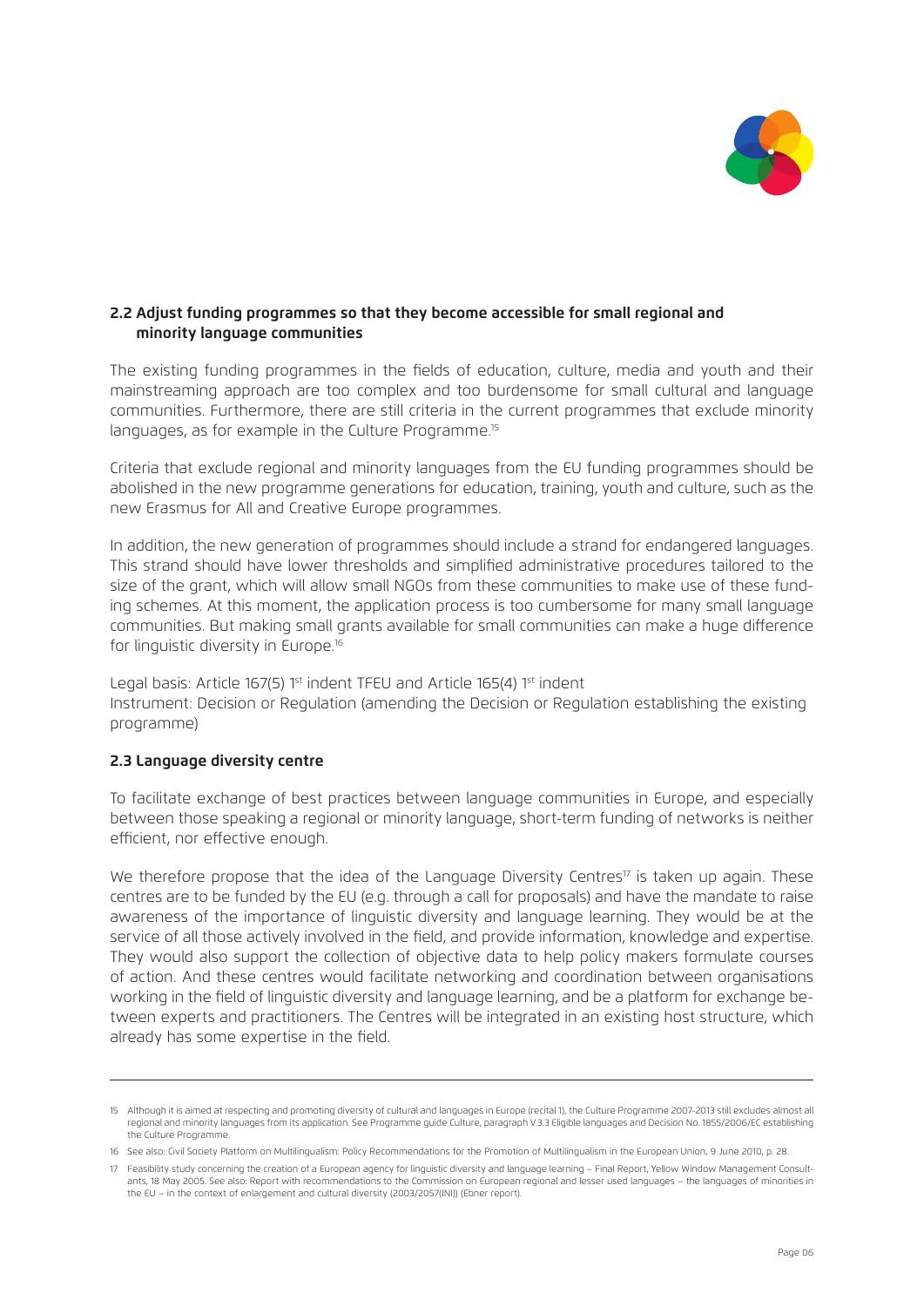

We propose that initially, a Language Diversity Centre in the field of regional and minority languages be established, funded by the EU. The Centre should raise awareness of the importance of regional and minority languages and promote diversity at all levels. It should also make knowledge and expertise accessible for all relevant players in the field of regional and minority languages. The centre should concentrate on, and give priority to the smallest and most vulnerable language communities in Europe.

In order to realise the Language Diversity Centre, a decision or regulation should be adopted that establishes funding for the centre(s) and defines the tasks as set out above.

Legal basis: Article 167(5) 1st indent TFEU and Article 165(4) 1st indent Instrument: Decision or Regulation

# **3. REGIONAL POLICY**

An important objective of the European Union is the strengthening of its economic and social structure.<sup>18</sup> To achieve this objective, important action programmes have been established that help the development in the regions. Most national minorities, as well as most regional and minority language communities, are firmly anchored in the region where they live. In many cases they know the culture of neighbouring countries and speak several languages. They are therefore well placed to act as bridge-builders between regions in the Union. So far, too little use has been made of the opportunities that minorities offer for the strengthening of economic and social development and territorial cohesion.

## **3.1 Regional funds**

The regional funds shall be designed in such a way that they acknowledge the position of national minorities and the role of cultural and linguistic diversity. The programme rules shall promote projects that stimulate pluralism and benefit national minorities, as this is in the interest of economic and social development, as well as being beneficial for territorial cohesion.

The deep-rootedness that most national minorities have in their region shall be regarded as an asset that must be fostered and appreciated. These feelings of regional identification create cohesion and a stable basis for the economic development of the population as a whole.

<sup>18</sup> Article 174 TFEU: "In order to promote its overall harmonious development, the Union shall develop and pursue its actions leading to the strengthening of its economic, social and territorial cohesion."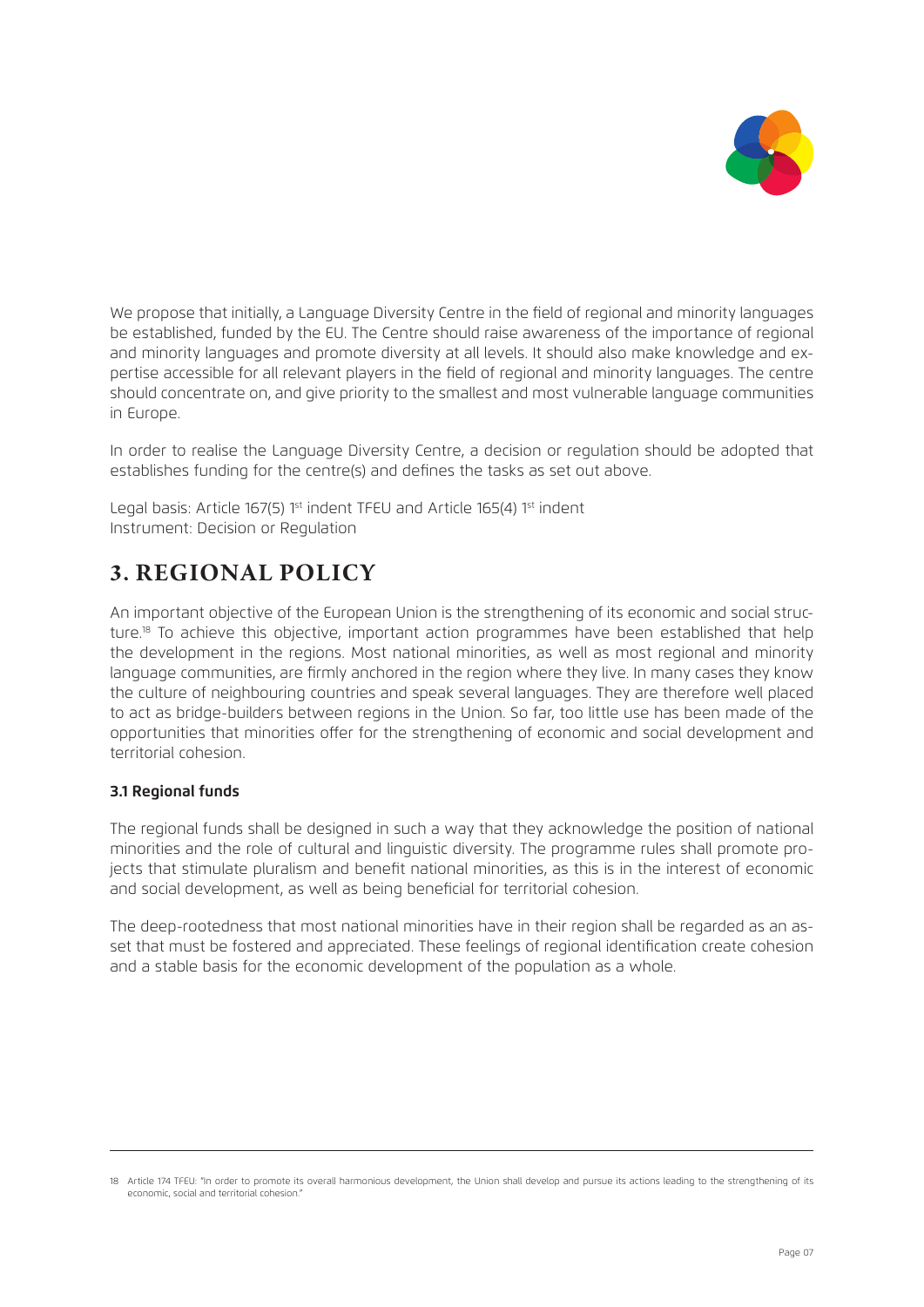

The common provisions of the regional funds<sup>19</sup> shall be amended in such a way that the thematic objectives include the protection of national minorities and the promotion of cultural and linguistic diversity.

Legal basis: Article 177 and Article 178 TFEU Instrument: Regulation (amending the existing Regulation)

#### **3.2 Research into the added value of minorities to social and economic development in Europe**

The new Horizon 2020 programme<sup>20</sup> aims at promoting research and innovation that will help to deliver jobs, prosperity and quality of life. Research can generate solutions for the challenges faced by society. In our opinion there is a lack of understanding about the role that national minorities and cultural and linguistic diversity in Europe can play in strengthening the Union and the regions of the Union.21

The new programme shall prioritise research into societal challenges, including the role of national minorities and cultural and linguistic diversity in relation to demographic change, cross-border economic and social development, and their impact on regions in Europe.

Legal basis: Article 173(3) and Article 182(1) TFEU Instrument: Regulation (amending the existing Regulation for Horizon 2020)

## **4. PARTICIPATION**

The Union can only function as long as it fosters diversity and respects the legitimate concerns of minorities.

For the Member States, the institutional make-up of the European Union takes this fundamental principle into account. Both small and large Member States each have one of their nationals as Commissioner and as judge at the Court of Justice.<sup>22</sup> All the states are represented in the Council, where both the number of states and the population they represent are the basis for a qualified majority.<sup>23</sup> The number of Members of Parliament is based on a degressively proportional system, to ensure that small Member States are also sufficiently represented in the Parliament and have a say.<sup>24</sup>

<sup>19</sup> Such as in the latest version of the Amended Proposal for a Regulation of the European Parliament and of the Council laying down common provisions on the European Regional Development Fund, the European Social Fund, the Cohesion Fund, the European Agricultural Fund for Rural Development and the European Maritime and Fisheries Fund covered by the Common Strategic Framework and laying down general provisions on the European Regional Development Fund, the European Social Fund and the Cohesion Fund and repealing Council Regulation (EC) No 1083/2006, COM(2013) 246 final, 2011/0276 (COD).

<sup>20</sup> Horizon 2020 – The Framework Programme for Research and Innovation, COM(2011) 808 final, 30 November 2011; Proposal for a Regulation establishing Horizon 2020 – the Framework Programme for Research and Innovation (2014-2020), COM(2011) 809 final, 30 November 2011.

<sup>21</sup> For a regional example of such research, see: Competence Analysis: National Minorities as a Standortfaktor in the German-Danish Border Region – "Working with each other, for each other", European Academy Bozen/Bolzano, commissioned by the Schleswig-Holstein Landtag, December 2007.

<sup>22</sup> Article 17(4) TEU & 19(2) TEU.

<sup>23</sup> Article 16(4) TEU.

<sup>24</sup> Article 14(2) TEU.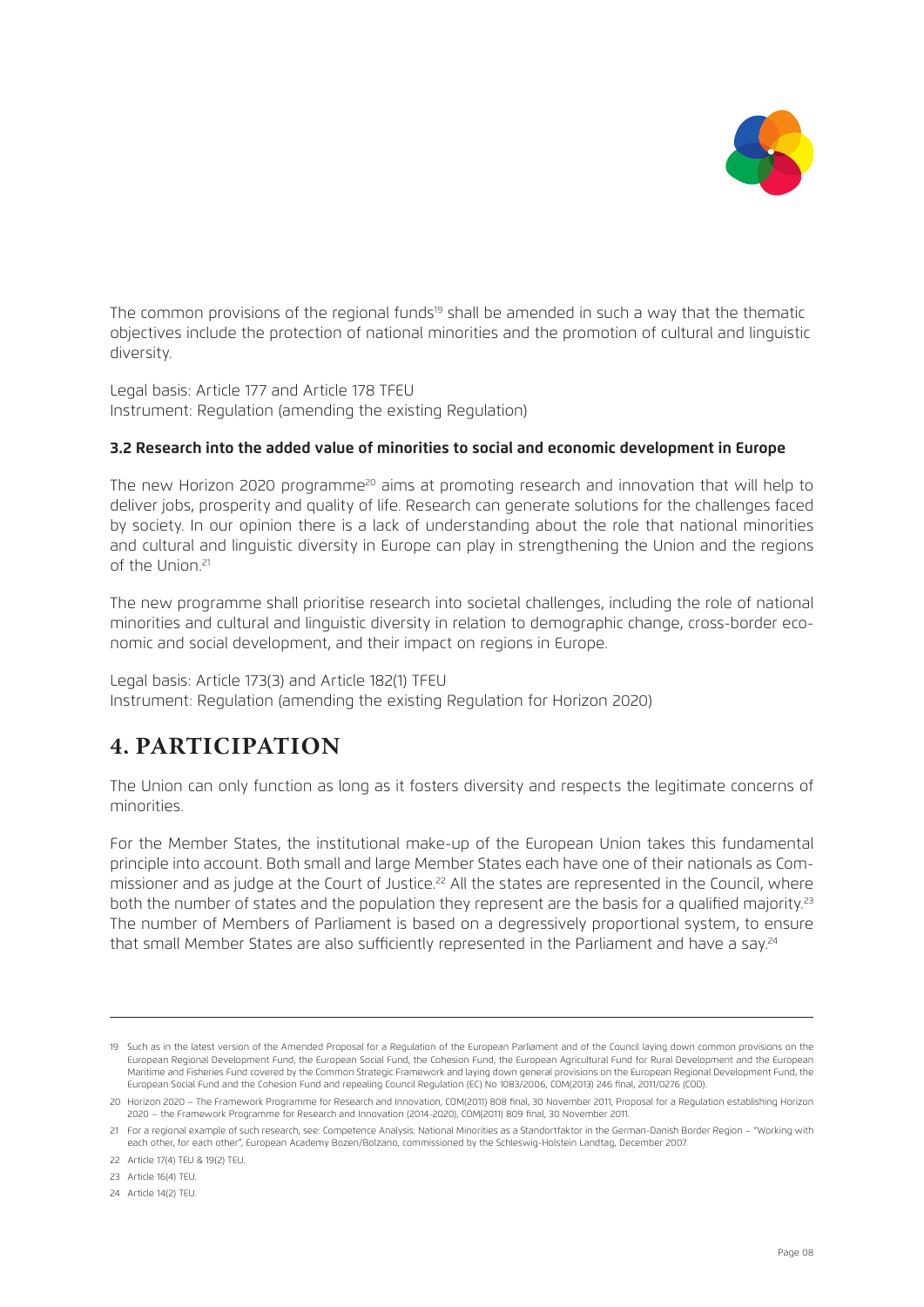

The situation is different for the national minorities in Europe. Most of them are not represented, because many of them are too small to obtain a seat of their own in the Parliament. There is the risk that the legitimate concerns of these citizens are not heard by the EU institutions at all.

#### **4.1 Elections for the European Parliament**

There is a large difference in the way that the Members of the European Parliament are elected in the Member States. Some have specific constituencies for (minority) regions, others elect their candidates in one single constituency.

The Commission is under the obligation to report every three years on the application of the provisions on non-discrimination and citizenship of the Union<sup>25</sup>, taking account of the development of the Union. On the basis of this report, provisions may be adopted to strengthen or add to the rights of citizens of the Union.26

We call upon the Commission to scrutinise the different arrangements in the Member States, and to make a proposal that will strengthen the position of citizens who belong to the national minorities within the EU, in order to ensure that their legitimate concerns are taken into account. As is clear from the (non-exhaustive) list of rights in Article 20(2) TFEU, EU citizenship rights do not necessarily have a cross-border dimension (legally), but can give rights to all the citizens of the EU (e.g. the right to reside and the right to petition).

Part of the solution to the limited representation of minorities may be to set up a minority platform - consultation body - for those minorities that are to small to meet the threshold for a seat in Parliament, and that will ensure dialogue between the minorities and the different EU institutions. In several Member States such platforms form an excellent instrument for maintaining an open, transparent and regular dialogue between the institutions and national minorities, and for exchanging views in all areas of Union action.27

Legal basis: Article 25 TFEU and 20(2) TFEU Instrument: Council Directive/Regulation/Decision

<sup>25</sup> Articles 18-25 TFEU.

<sup>26</sup> Article 25 TFEU in conjunction with Article 20(2) TFEU.

<sup>27</sup> Article 11(1) TEU & 11(2) TEU.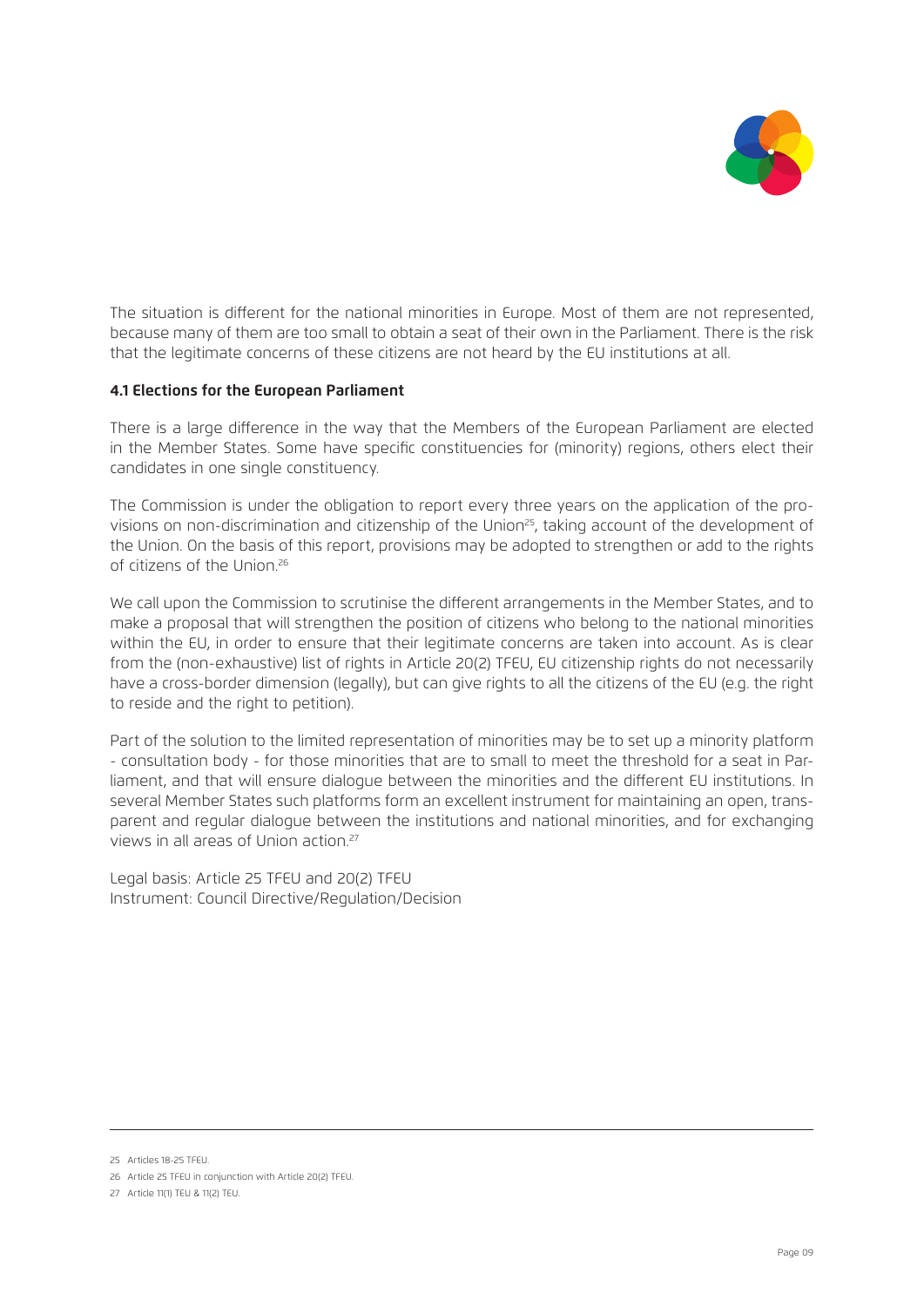

# **5. EQUALITY**

Since the beginning of the new millennium, the EU has adopted a regulatory framework for anti-discrimination. A minimum level has been defined throughout Europe. Although major steps have been taken, the number of anti-discrimination cases is relatively low, and many victims do not make use of their rights. It is therefore time to increase effectiveness, and to remove the remaining (procedural) obstacles to equality.

#### **5.1 An improved anti-discrimination framework**

Since the adoption of the Racial Equality Directive<sup>28</sup> and the Employment Equality Directive<sup>29</sup> in 2000, the European Member States have a shared minimum level of anti-discrimination law. This framework was strengthened in 2008 with the adoption of the Council Framework Decision<sup>30</sup> that makes it possible to combat Racism and xenophobia through a criminal law approach.

In 2008, the European Commission proposed a directive to implement the principle of equal treatment of persons irrespective of religion or belief, or any other grounds.<sup>31</sup> The existing Employment Equality Directive offers protection in employment, occupation and vocational training, but the new proposal would extend to non-employment areas as well (as is already the case with the Racial Equality Directive).

We are of the opinion that anti-discrimination law must ensure effective protection for all, including persons belonging to national minorities. As things stand at the moment, there is a difference between the different grounds that are mentioned in the Treaties,<sup>32</sup> although these grounds often coincide in practice. A revised directive in this field should clarify that discrimination based on assumptions about a person's characteristics or because of their association with a particular religion or belief is prohibited in EU law.

The new directive should include measures to promote equality; the Member States should be obliged to permit positive action, and to work towards substantial equality for persons belonging to minorities, and towards reasonable accommodation of these aims.

The new Directive should also clarify that EU law must have a deterrant effect. "Rules on sanctions applicable to breaches of national provisions adopted in order to transpose that directive must be effective, proportionate and dissuasive, even where there is no identifiable victim."<sup>33</sup> In urgent cases, pre-emptive judicial procedures should be made available.

<sup>28</sup> Council Directive 2000/43/EC of 29 June 2000 implementing the principle of equal treatment between persons irrespective of racial or ethnic origin.

<sup>29</sup> Council Directive 2000/78/EC of 27 November 2000 establishing a general framework for equal treatment in employment and occupation.

<sup>30</sup> Council Framework Decision 2008/913/JHA of 28 November 2008 on combating certain forms and expressions of racism and xenophobia by means of criminal law.

<sup>31</sup> Communication: Non-discrimination and equal opportunities: A renewed commitment COM(2008) 420 final & Proposal for a Council Directive on implementing the principle of equal treatment between persons irrespective of religion or belief, age or sexual orientation COM(2008) 426 final.

<sup>32</sup> Article 19 TFEU.

<sup>33</sup> ECJ Case C-54/07, Centrum voor gelijkheid van kansen en voor racismebestrijding v Firma Feryn NV, 10 July 2008.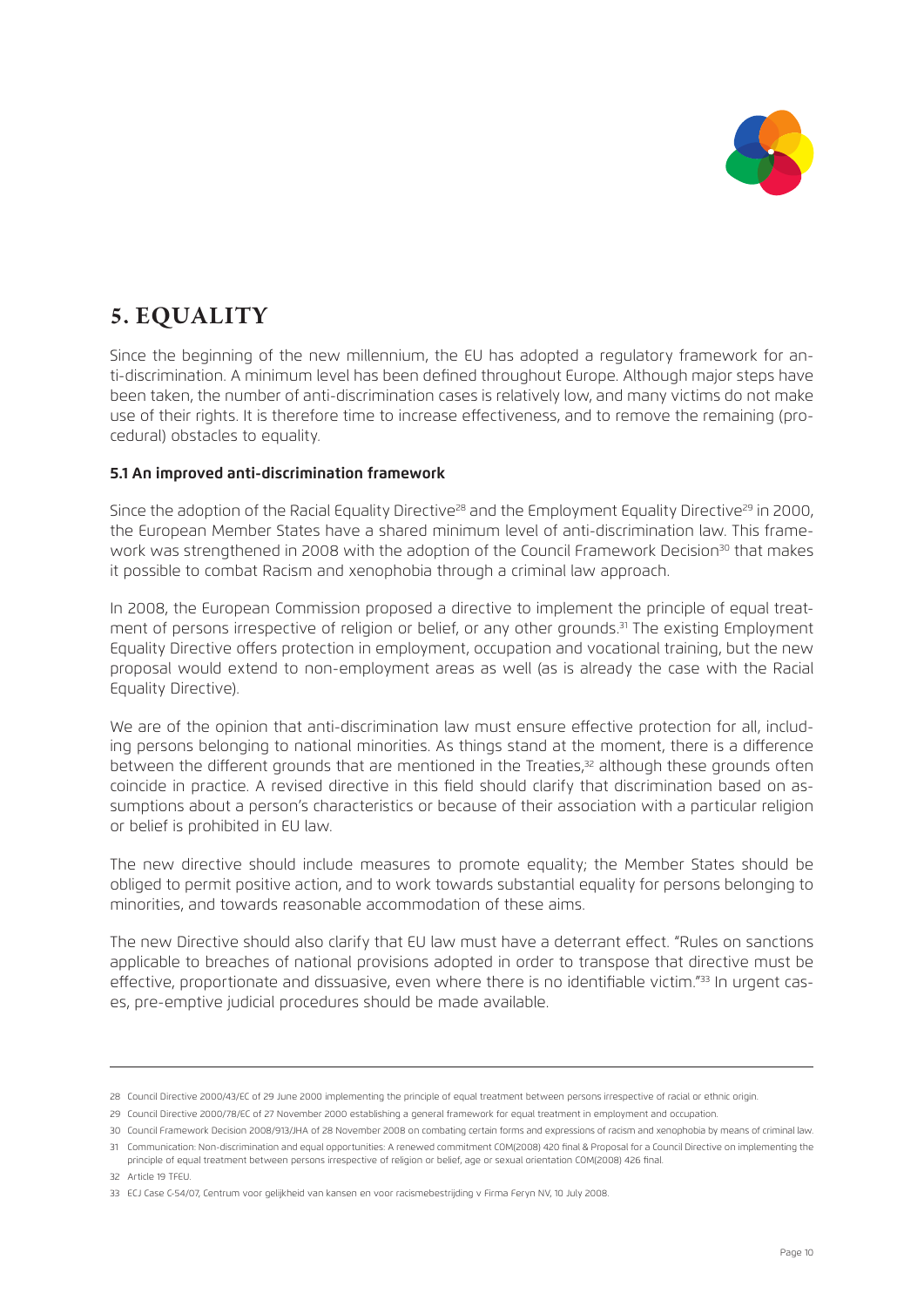

To ensure effectiveness in combatting discrimination, national equality bodies and organisations with a legitimate interest in enforcing the Directive should enjoy independent legal standing to bring complaints, even if there is no identifiable victim.

Legal basis: Article 19(1) TFEU Instrument: Directive (revising the existing Equality Directives)

#### **5.2 Approximating equality for stateless minorities**

There are hundreds of thousands of stateless persons in Europe.34 Many of these persons belong to national minorities, and have been living in the EU for decades. They are often marginalised. They risk being excluded from education, healthcare, social assistance and the right to vote. A stateless person may not be able to travel or work legally. As a result they have to contend with inequality and discrimination. A great number of stateless persons in Europe are Roma.

The European Union is not in the position to solve the fundamental problem of stateless persons, as the EU itself cannot provide them with citizenship; that is the prerogative of the Member States.<sup>35</sup> However, the EU can help to make their life better. In EU lingo, stateless people fall under the general category "third-country nationals"<sup>36</sup> for which the EU is under the obligation to develop a common policy that aims at fair treatment of third-country nationals who legally reside in the Union, and define their rights, including the conditions governing freedom of movement, and of residence in other Member States.37 An extension of citizens-related rights to stateless persons and their families, who have been living in their country of origin for the whole of their lives, can alleviate a lot of these persons' problems.

In the past 10 years a number of Directives have been adopted that deal with the rights of certain categories of third-country nationals (including stateless persons).38 Nevertheless there are still categories of persons who are excluded from this framework, and differences exist between the rights of stateless persons and those of EU-citizens in a similar situation, e.g. in regard to work permits, family reunification and in regard to the provision of services.

We propose the adoption of an amendment to the directives that allows for the approximation of the rights of long-term stateless persons and their families to those of EU-citizens.

Legal basis: Article 79(2) TFEU Instrument: Directive (amendment)

<sup>34</sup> As stated by the Commissioner for Human Rights of the Council of Europe, 5 August 2011, http://www.humanrightseurope.org/2011/08/hammarberg-urges-more-protection-for-europes-stateless-people/ .

<sup>35</sup> A majority of EU Member States, however, have signed and/or ratified the European Convention on Nationality, ETS No. 166, which in includes the principle that statelessness shall be avoided and gives rules for the acquisition of citizenship for categories of persons, such as children who do not acquire at birth another citizenship.

<sup>36</sup> Article 67(2) TFEU.

<sup>37</sup> Article 79 TFEU.

<sup>38</sup> See e.g. Directive 2003/86/EC on the right to family reunification; Directive 2003/109/EC on the right to long-term residence; Directive 2004/114/EC regarding the admission of third-country national students; Directive 2005/71/EC on third-country national researchers; Directive 2009/50/EC on highly qualified workers.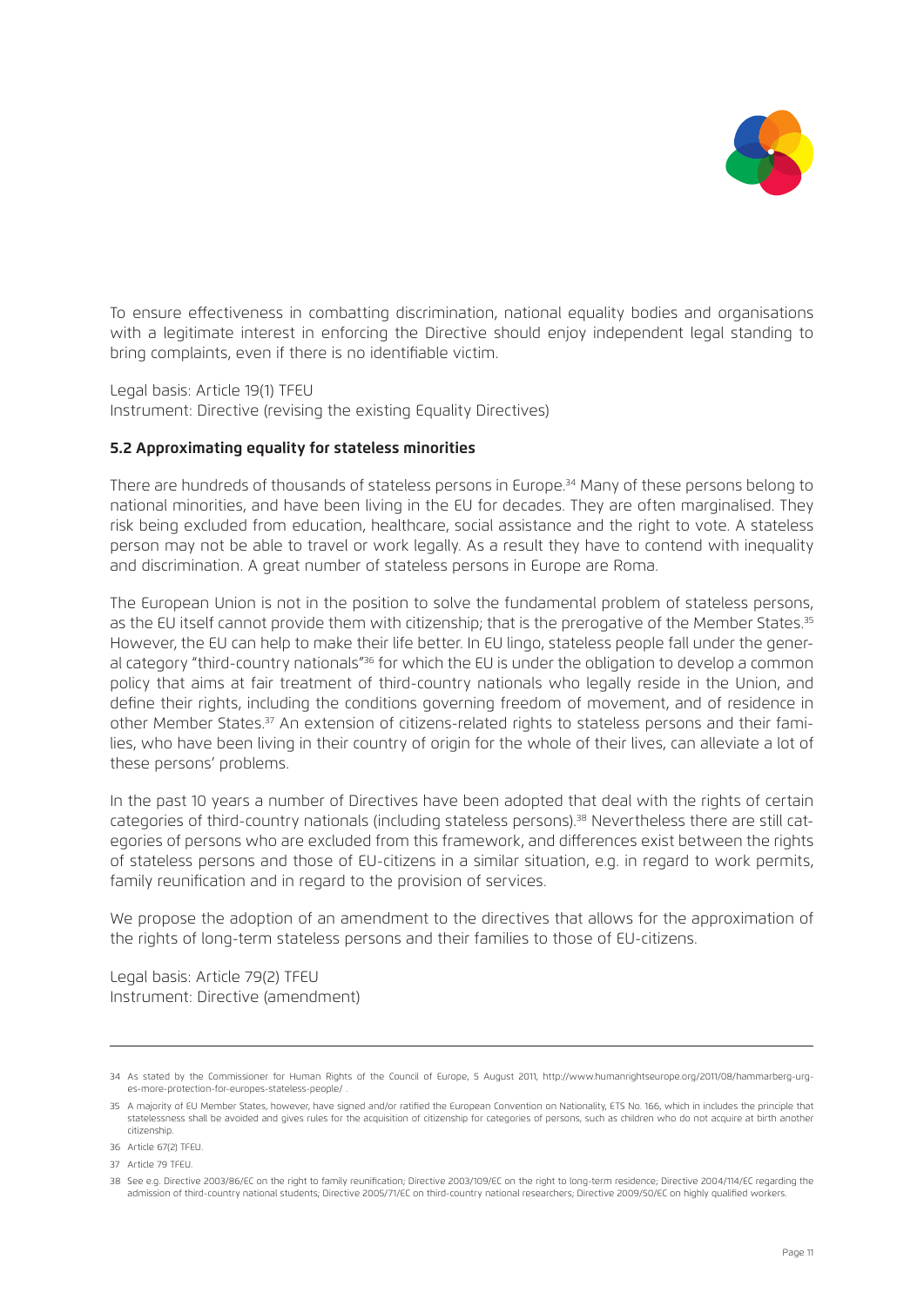

## **6. AUDIO-VISUAL AND OTHER MEDIA CONTENT**

Many persons belonging to national minorities speak a language that is the majority language of another country of Europe. Since their number is often too low to establish a full-fledged media landscape of their own, they depend on the media of (neighbouring) countries with the same language. Due to fast technological progress the way of dissemination and the way we do business has changed significantly. In the field of e.g. films, books, music, television and other content, nationally restricted intellectual property rights create new barriers to the free movement of services.

## **6.1 Single market for copyright**

We welcome the efforts made by the European Commission to establish a single market for intellectual property rights and its notion that new legislation may optimise the relationship between creators, service providers and consumers.39 Persons belonging to minorities normally wish to use goods and services in their own language, which in many cases is also he language of a neighbouring country. National barriers may create obstacles to the free circulation of content, which is detrimental to cultural and linguistic diversity. Licensing of content across the Union is hugely complex now, which leads to the situation that persons belonging to national minorities cannot benefit from existing services across the border.

We propose the establishment of a unitary European copyright, through which the whole European Union is regarded as one single market for copyrights. This solution will lead to the abolishment of licensing barriers within the Union and allow persons belonging to national minorities to access content on an equal basis with citizens from the Member State where the service is offered.

Legal basis: Article 118 TFEU Instrument: (EP/Council) Regulation (establishing a unitary copyright)

#### **6.2 Amending the Audio-visual Media Services Directive**

The development of a single market for intellectual property rights will be a long-term process. Before such a single market can be established, existing legislation should be amended to ensure freedom of reception, and abolish restrictions to retransmission of audio-visual media services.<sup>40</sup> At present, unrestricted access of certain programmes is only guaranteed by a arduous procedure, which entails that the Member State of reception sends a list of programmes to the Member State where the broadcaster is located.

We propose an amendment with the effect of ensuring that there will be freedom of service and freedom of reception of audio-visual content (both analogue/digital broadcasting and on-demand services, terrestrial and satellite) in those regions where national minorities live.

<sup>39 118</sup> TFEU & Communication: A Single Market for Intellectual Property Rights, COM(2011) 287 final; see also: Communication: The Digital Agenda for Europe – Driving European growth digitally COM(2012) 784 final.

<sup>40</sup> Directive 2010/13/EU on the coordination of certain provisions laid down by law, regulation or administrative action in Member States concerning the provision of audiovisual media services (Audiovisual Media Services Directive); see also: European Convention on Transfrontier Television, ETS No. 132, 05/05/1989, as amended according to the provisions of the Protocol, ETS No. 171.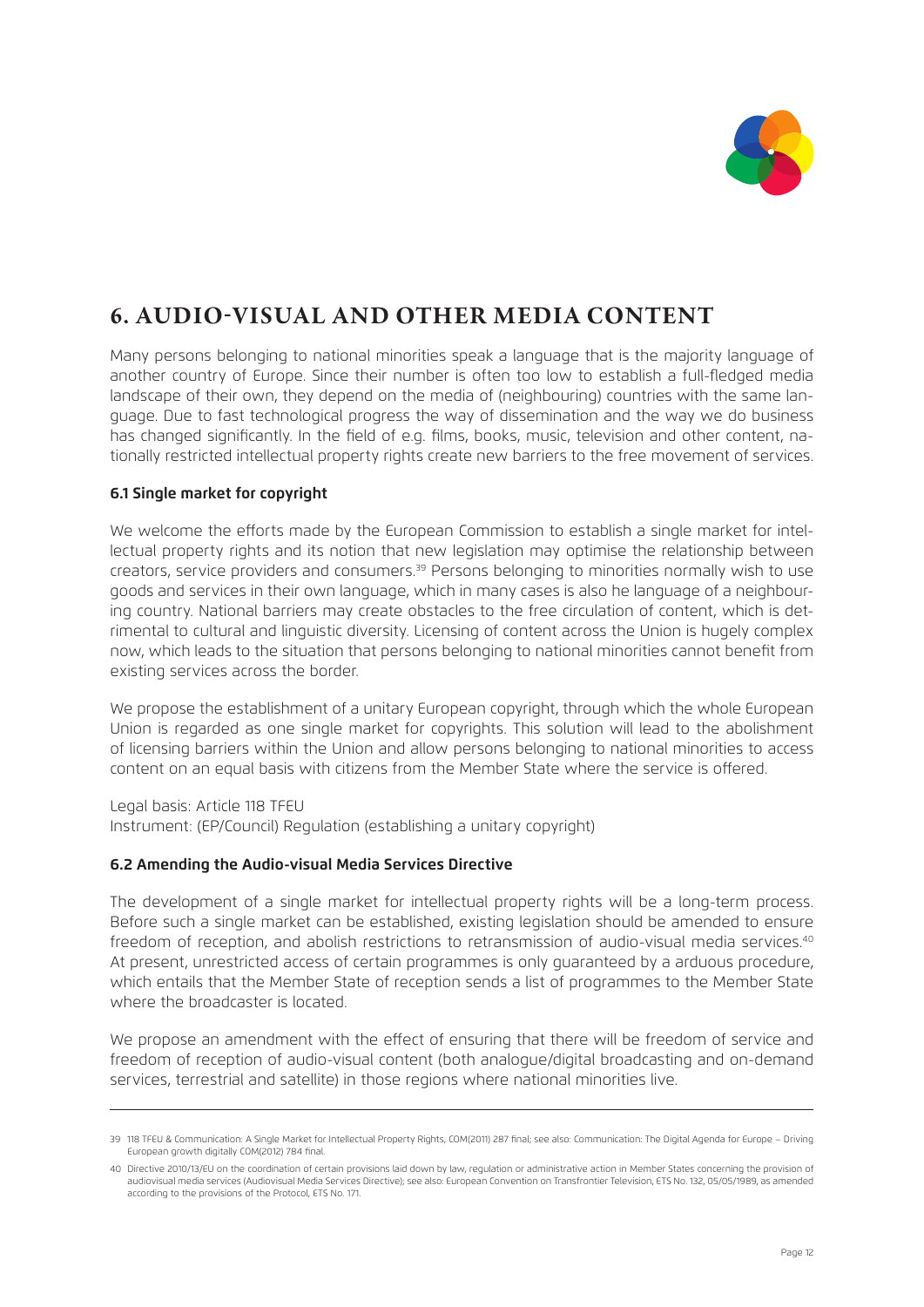

Legal basis: Article 53(1) and Article 62 TFEU Instrument: Directive (amending the existing Media Services Directive)

# **7. SUPPORT FOR MINORITY COMMUNITIES**

National, regional and local authorities in many European Member States recognise the importance of supporting and promoting cultural and linguistic diversity. They consequently provide funding for different activities and areas that are of relevance to persons belonging to national minorities.

#### **7.1 Regional (state) support for minority communities**

In many European regions, funding is given for minority culture, movies, music, books, newspapers, television or specific social policy. These grants may come under the European state aid rules if they are above the applicable thresholds (de minimis-rules<sup>41</sup>).

In that case the Member State is under the obligation to notify the Commission, which has to make an assessment of the compatibility of the aid with the state aid rules. Subsidies for minority communities and their culture and language will fall under Article 107(3)(d) TFEU (aid to promote culture and heritage conservation) or also under the more general provision of Article 107(3)(c) TFEU (aid to facilitate certain economic areas or activities).<sup>42</sup>

For certain sectors of the economy, the EU has adopted "block exemptions", that define aid that is exempted from the notification obligation if the conditions are fulfilled.<sup>43</sup> The advantages of a block exemption are increased legal certainty for both authorities and beneficiaries and a decreased workload for the Commission.

We call for a block exemption for activities that support minority communities and their culture. This includes "culture and heritage conservation"<sup>44</sup>, but is wider than just that. We call for an exemption that also takes into account the promotion of languages and regional diversity<sup>45</sup>, ands respects the rights of persons belonging to minorities.46

Legal basis: Article 109 TFEU and 108(4) TFEU Instrument: Council Regulation and/or Commission Regulation

or:

Legal basis: Article 107(3(e) TFEU | Instrument: Council Decision

<sup>41</sup> Commission Regulation 1998/2006 on the application of Articles 87 and 88 of the Treaty to de minimis aid.

<sup>42</sup> See for example Decision C(2008) 1840 (Basque dubbing/subtitles) and Decision C (2006) 6700 (newspaper Új Szó).

<sup>43</sup> Commission Regulation 800/2008 (General Block exemption regulation) in combination with Council Regulation 994/98 (Enabling Regulation). A review is under way that may lead to changes in the current framework. See e.g. Commission MEMO/12/936.

<sup>44</sup> The Proposal for a Council Regulation amending Council Regulation 994/98 (COM(2012) 730, 5.12.2012) mentions "culture and heritage conservation" as one of the sectors for a block exemption in Article 1(a)(v).

<sup>45</sup> In accordance with Article 167(1) TFEU: "The Union shall contribute to the flowering of the cultures of the Member States, while respecting their national and regional diversity..." and Article 22 of the Charter for Fundamental Rights: "The Union shall respect cultural, religious and linguistic diversity."

<sup>46</sup> Article 2 TEU: "The Union is founded on the values of respect for human dignity, freedom, democracy, equality, the rule of law and respect for human rights, including the rights of persons belonging to minorities.